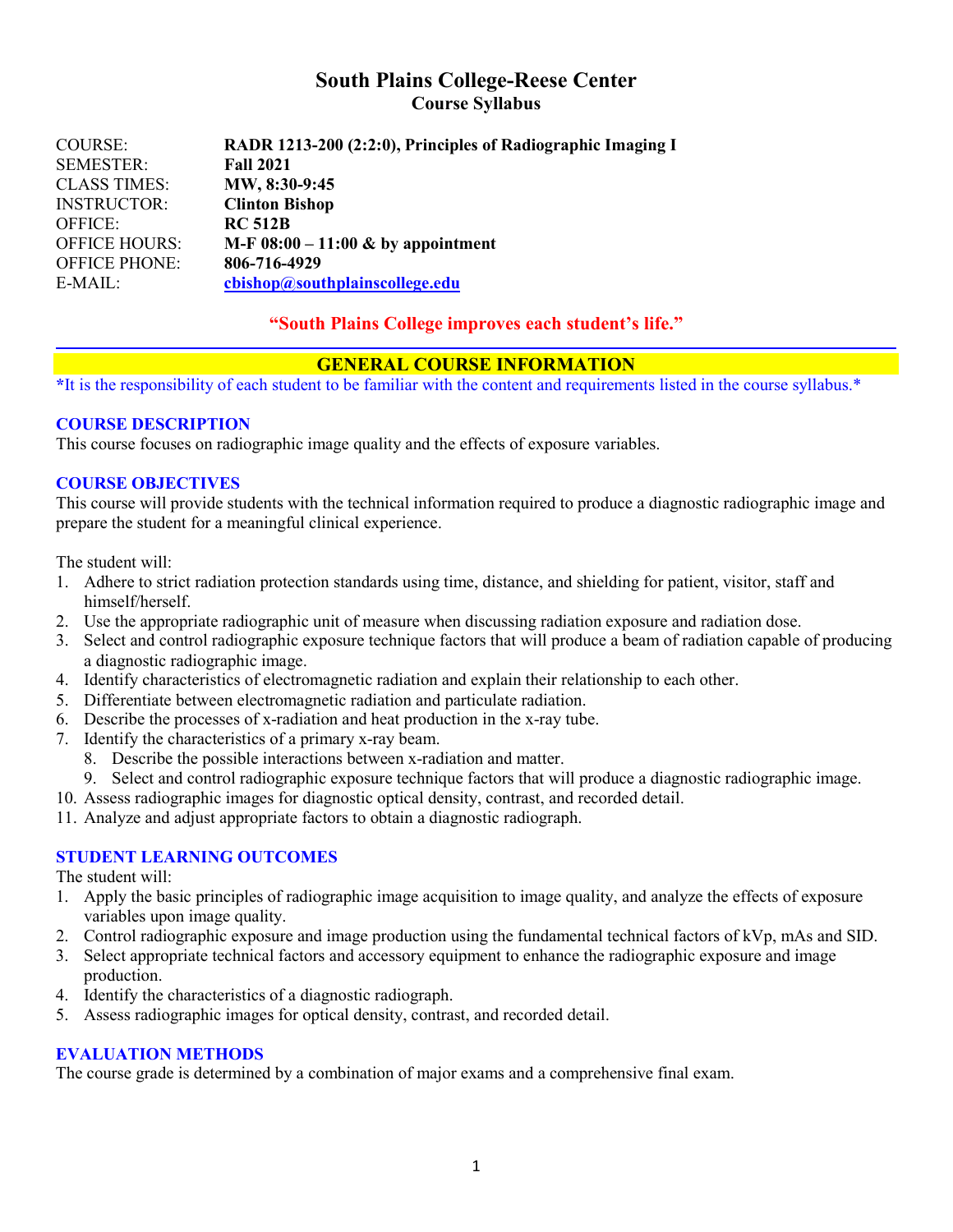#### **ACADEMIC INTEGRITY**

It is the aim of the faculty of South Plains College to foster a spirit of complete honesty and a high standard of integrity. The attempt of any student to present as his or her own any work which he or she has not honestly performed is regarded by the faculty and administration as a most serious offense and renders the offender liable to serious consequences, possibly suspension.

**Cheating** - Dishonesty of any kind on examinations or on written assignments, illegal possession of examinations, the use of unauthorized notes during an examination, obtaining information during an examination from the textbook or from the examination paper of another student, assisting others to cheat, alteration of grade records, illegal entry or unauthorized presence in the office are examples of cheating. Complete honesty is required of the student in the presentation of all phases of coursework. This applies to quizzes of whatever length, as well as final examinations, to daily reports and to term papers.

**Plagiarism** - Offering the work of another as one's own, without proper acknowledgment, is plagiarism; therefore, any student who fails to give credit for quotations or essentially identical expression of material taken from books, encyclopedias, magazines and other reference works, or from themes, reports or other writings of a fellow student, is guilty of plagiarism.

If found cheating or plagiarizing, the student's future in this program will be based on the decisions from the Allied Health Departmental Director's Committee.

#### **BLACKBOARD**

Blackboard is an e-Education platform designed to enable educational innovations everywhere by connecting people and technology. This educational tool will be used in this course throughout the semester.

**The student should only access his or her own Blackboard account. Granting permission to another or accessing another student's Blackboard account is prohibited and against the Academic Integrity code.**

#### **SOCIAL MEDIA**

**Facebook: <https://www.facebook.com/spcradtechprogram> Instagram:<https://www.instagram.com/spcradtech/>**

#### **SCANS and FOUNDATION SKILLS**

Scans and foundation skills are identified for specific course objectives. A complete list explaining these skills is attached to the back of the syllabus for your information.

## **SPECIFIC COURSE INFORMATION**

#### **REQUIRED TEXT AND MATERIALS**

Bushong, S.C., Radiologic Science for Technologists – Physics, Biology, & Protection. 12<sup>th</sup> Edition. 2021. Elsevier.

#### **ATTENDANCE POLICY (read carefully)**

**SPC** - Students must attend all classes in order to be successful in a course. The student may be administratively withdrawn from the course when absences become excessive as defined in the course syllabus.

When an unavoidable reason for class absence arises, such as illness, an official trip authorized by the college or an official activity, the instructor may permit the student to make up work missed. It is the student's responsibility to complete work missed within a reasonable period of time as determined by the instructor. Students are officially enrolled in all courses for which they pay tuition and fees at the time of registration. Should a student, for any reason, delay in reporting to a class after official enrollment, absences will be attributed to the student from the first class meeting.

The Office of Admissions and Records will administratively drop students, who enroll in a course but have "Never Attended" by the official census date, as reported by the faculty member. A student who does not meet the attendance requirements of a class as stated in the course syllabus and does not officially withdraw from that course by the official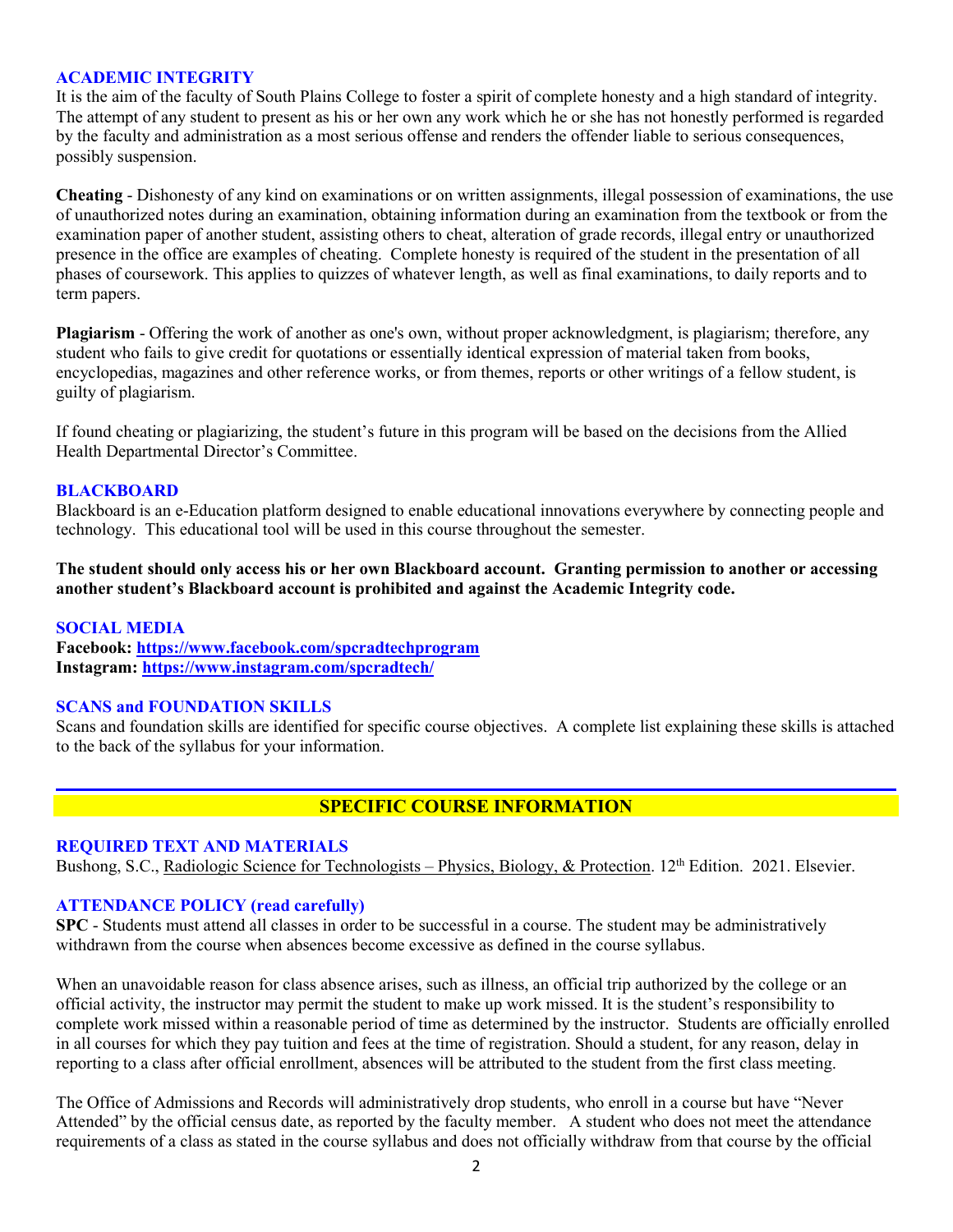census date of the semester, may be administratively withdrawn from that course and receive a grade of "X" or "F" as determined by the instructor. Instructors are responsible for clearly stating their administrative drop policy in the course syllabus, and it is the student's responsibility to be aware of that policy.

It is the student's responsibility to verify administrative drops for excessive absences through MySPC using his or her student online account. If it is determined that a student is awarded financial aid for a class or classes in which the student never attended or participated, the financial aid award will be adjusted in accordance with the classes in which the student did attend/participate and the student will owe any balance resulting from the adjustment.

**SPC Radiologic Technology** - Class attendance is mandatory. Students with 3 absences will be counseled. Students are allowed 5 absences during the fall semester. After the 5 absence, the student will be dropped from the program, regardless of the student's grade. Policies regarding absences coincide with those established for South Plains College as outlined in the SPC General Catalog.

### **An absence is an absence. The Radiologic Technology faculty do not distinguish between an excused and an unexcused absence.**

It is extremely important to arrive for class **on time. Tardiness** disrupts the instructor and the other students. Students who chronically arrive late will be counseled. The student should be prepared for class at the scheduled class start time. **3 tardy will equal 1 absence.**

### **Students with perfect attendance and two or less tardy will be awarded 2 points to their final grade at the end of the semester.**

### **DROPS AND WITHDRAWALS**

<http://www.southplainscollege.edu/admission-aid/apply/schedulechanges.php>

#### **ADVISING**

<http://www.southplainscollege.edu/admission-aid/advising/spcadvisors.php>

#### **INSTRUCTIONAL METHODS**

The student will receive course information through a series of lectures, PowerPoint presentations, lab assignments, and textbook assignments.

#### **CLASSROOM PARTICIPATION**

Attending class regularly will provide the student opportunity to supplement their reading assignments and acquire a better understanding of the course material. Class time missed will result in information gaps and will increase course difficulty. It is the student's responsibility to attend class, which will enable him, or her to take notes, ask questions, and participate in class discussions. Information handouts may be given in certain instances, but the student should not rely on them. The student is encouraged to take adequate notes during class. Recording class is permitted.

#### **ASSIGNMENT POLICY**

The student is responsible for being prepared for class, which means reading the assigned chapters and/or pages from the textbook prior to class. The textbook is a mandatory requirement. **The student must bring the textbook/e-book to every class.** In some instances, information from the reading assignments not covered during class may be included on an exam.

#### **COMPUTER USAGE**

As computer technology in the field of health sciences continues to become more popular, computers will be used in this course for several assignments. All students will have access to open computer labs and printers on the South Plains College campus. Students will be expected to utilize computers to access assignments and classroom resources. All registered students are supplied with a working email account from South Plains College. In order to take exams, students must have their user name and password.

**ALL STUDENTS ARE EXPECTED TO KNOW THEIR SPC STUDENT USER NAME AND PASSWORD.**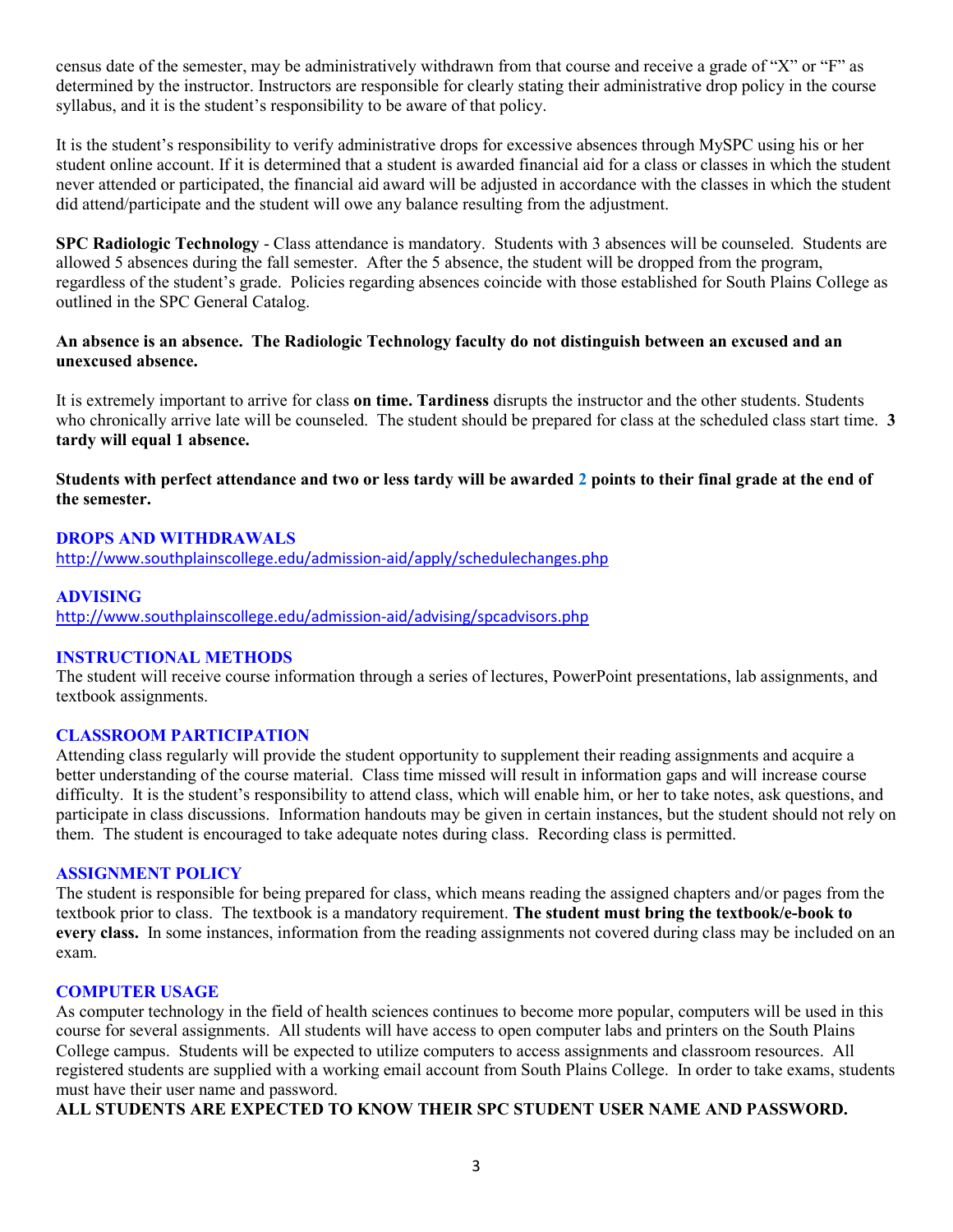#### **COMPUTER LAB USAGE**

The open computer lab(s) on any campus may be used by students during scheduled open hours or as assigned by an instructor. Printer paper will not be provided for students to print materials, but students may seek assistance from faculty or staff to request lab paper from the college if needed. Lack of computer lab paper is not an excuse for not having homework assignments, skills lab sheets, or any other required documents. Students should come prepared for class.

#### **REVIEW**

If a student needs assistance with reviewing any of the information giving during class or lab, the student is encouraged to make an appointment with the instructor.

#### **CONFERENCES**

If at any time a student is not satisfied with their overall performance, he/she is encouraged to schedule an appointment with me. If necessary, a plan can be developed to help the student improve in their areas of weakness.

#### **GRADING RUBRIC**

Grades in this course will be determined using the following criteria:

| <b>Assessment Tool</b>           | <b>Assessment Criteria</b>                                              | Percentage<br>Score | Grade         |
|----------------------------------|-------------------------------------------------------------------------|---------------------|---------------|
|                                  | Exceptional unit content knowledge &<br>understanding                   | $90 - 100$          | $\mathsf{A}$  |
| <b>MAJOR EXAMS</b><br><b>70%</b> | Good unit content knowledge & understanding                             | $80 - 89$           | B             |
|                                  | Average unit content knowledge &<br>understanding                       | $75 - 79$           | $\mathcal{C}$ |
|                                  | $\checkmark$ Insufficient unit content knowledge &<br>understanding     | $0 - 74$            | F             |
| <b>FINAL EXAM</b><br>30%         | Exceptional course content knowledge &<br>$\checkmark$<br>understanding | $90 - 100$          | $\mathsf{A}$  |
|                                  | Good course content knowledge &<br>understanding                        | $80 - 89$           | B             |
|                                  | Average course content knowledge &<br>understanding                     | $75 - 79$           | $\mathcal{C}$ |
|                                  | Insufficient unit content knowledge &<br>$\checkmark$<br>understanding  | $0 - 74$            | F             |

| Course Grade: A |          | $90 - 100$ |
|-----------------|----------|------------|
|                 | R        | $80 - 89$  |
|                 | $\Gamma$ | $75 - 79$  |
|                 |          | $0 - 74$   |

**A grade average of C (75) or higher is mandatory in all RADR classes.** Failure to do so will result in the student being dropped from the Program.

#### **Major Exams – 70% (4 exams, each worth 17.5%)**

Major exams will be given throughout the semester following each module presented. Exams will be completed electronically in the computer lab.

The following guidelines will be followed regarding **Major Exams**:

- 1. The student will complete the exam at the scheduled time. **Make-up exams will be at the instructor's discretion.**
- 2. The student must complete the exam within the allotted class time of **75 minutes**.
- 3. If a test must be missed, the weight of the final exam will be increased.
- 4. A student arriving late for an exam will not be allowed to take the exam if **any** student has completed the exam and left the room. This will also count as a tardy.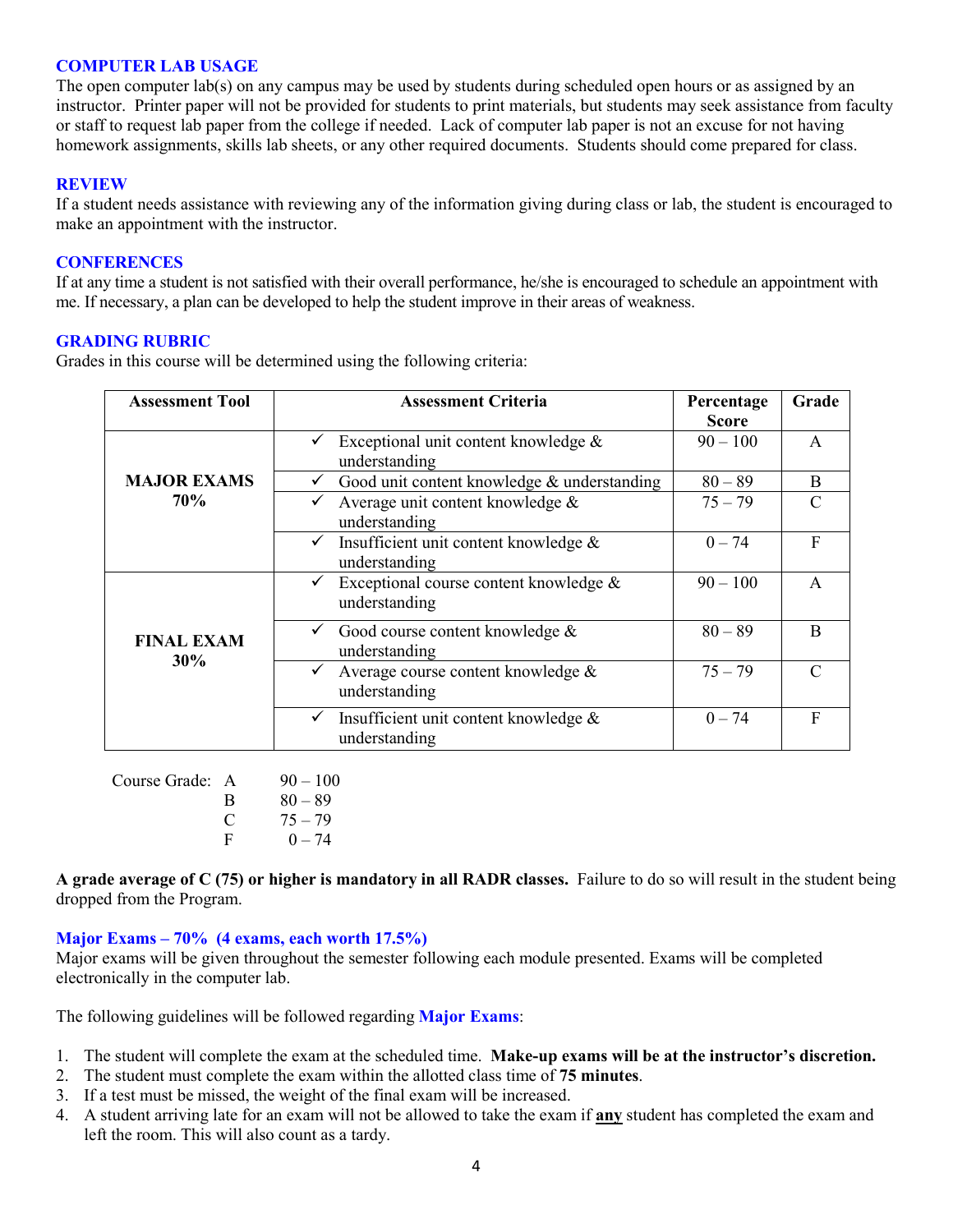- 5. No cell phones, smartwatches, calculators, or other electronic assistance devices are allowed during exams.
- 6. **Should classes be moved to an online format?** All major exams during this online format classroom will be taken using Proctorio. Proctorio utilizes the student's computer camera, microphone, IP address, mouse, keyboard, & location services to monitor the exam. It is the responsibility of the student to have access to a computer with a camera & microphone.

#### **Final Exam – 30%**

A comprehensive final exam will be given at the end of the semester. Two hours will be allotted for the final exam which will be completed electronically in the computer lab.

The following guidelines will be followed regarding the **Final Exam**:

- 1. The final exam will be comprehensive.
- 2. The final exam must be completed within the allotted time, **2 hours**.
- 3. A student arriving late for an exam will not be allowed to take the final exam if **any** student has completed the exam and left the room.
- 4. No cell phones, smartwatches, calculators, or other electronic assistance devices are allowed during final exam.
- 5. If a student is unable to take the final exam at the assigned time for any reason, the student may be given an incomplete for the course.
- **6. Should classes be moved to an online format? The comprehensive final exam will be taken in an SPC computer lab. (This may be determined by the administration of SPC)**

## **COMMUNICATION POLICY**

Electronic communication between instructor and students in this course will utilize the South Plains College "My SPC" email system and Remind ®. Instructor will not initiate communication using private email accounts. Students are encouraged to check SPC email on a regular basis.

#### **STUDENT CONDUCT**

Students in this class are expected to abide by the standards of student conduct as defined in the SPC Student Guide and the Radiologic Technology Program Student Handbook.

Rules and regulations relating to the students at South Plains College are made with the view of protecting the best interests of the individual, the general welfare of the entire student body and the educational objectives of the college. As in any segment of society, a college community must be guided by standards that are stringent enough to prevent disorder, yet moderate enough to provide an atmosphere conducive to intellectual and personal development.

A high standard of conduct is expected of all students. When a student enrolls at South Plains College, it is assumed that the student accepts the obligations of performance and behavior imposed by the college relevant to its lawful missions, processes and functions. Obedience to the law, respect for properly constituted authority, personal honor, integrity and common sense guide the actions of each member of the college community both in and out of the classroom.

Students are subject to federal, state and local laws, as well as South Plains College rules and regulations. A student is not entitled to greater immunities or privileges before the law than those enjoyed by other citizens. Students are subject to such reasonable disciplinary action as the administration of the college may consider appropriate, including suspension and expulsion in appropriate cases for breach of federal, state or local laws, or college rules and regulations. This principle extends to conduct off-campus which is likely to have adverse effects on the college or on the educational process which identifies the offender as an unfit associate for fellow students.

Any student who fails to perform according to expected standards may be asked to withdraw. Rules and regulations regarding student conduct appear in the current Student Guide.

#### **CELL PHONES**

Cellphones must be put away and are to be turned **OFF** or put on **silent** during scheduled class/lab periods, unless prior approval has been given from the instructor. Cell phones are to be used only outside of the classroom while class is in session. **This includes text messaging and/or internet browsing.**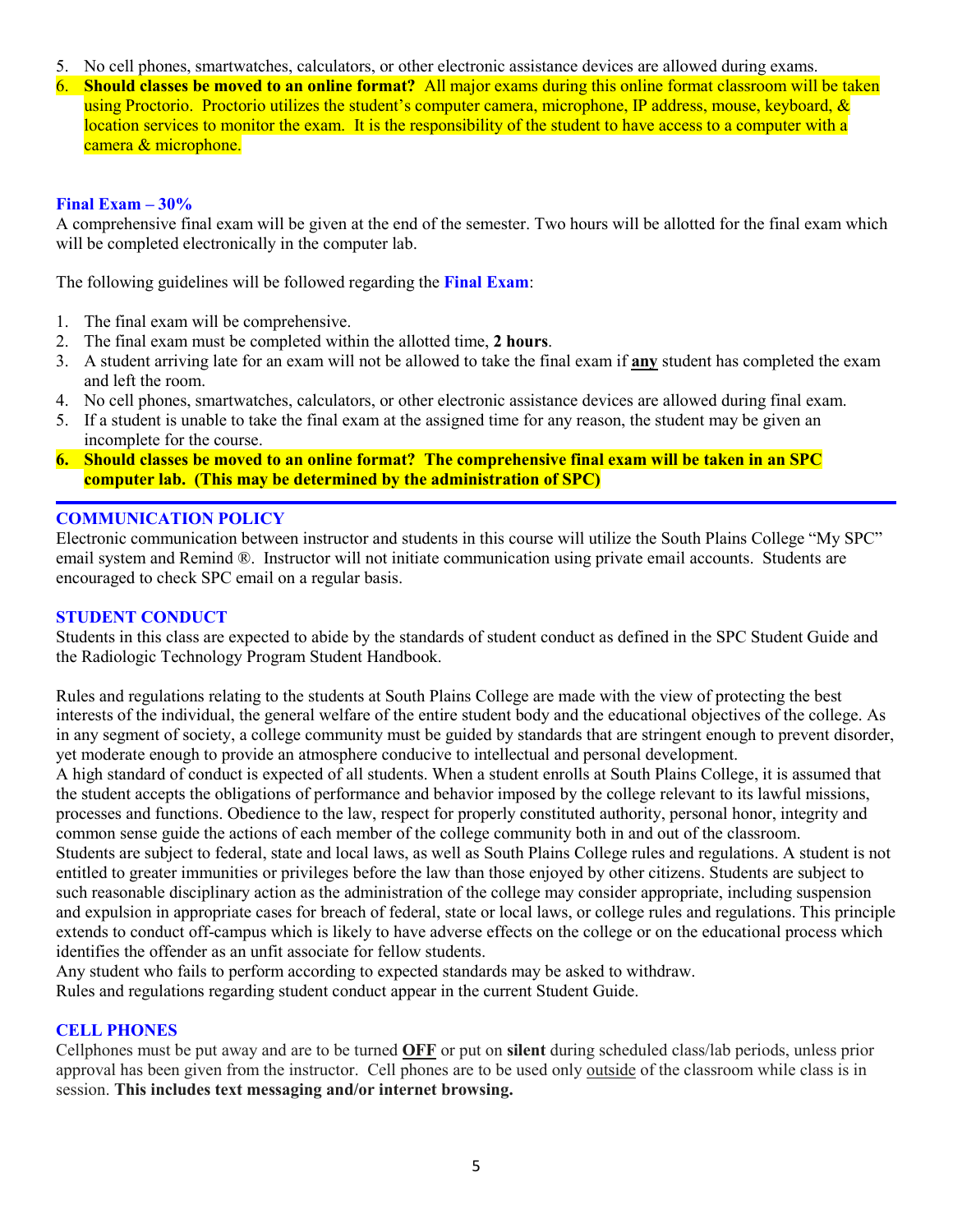Students will be dismissed from class/lab and sent home if a phone continuously rings/vibrates or if the student is discovered texting or browsing the internet. If dismissed from class, the student will receive an **absence** for the day. In case of emergencies, the student can also be reached by calling (806)716-4629 or (806)716-4628.

### **CAMPUS CARRY**

Texas Government Code 411.2031 et al. authorizes the carrying of a concealed handgun in South Plains College buildings by individuals and in accordance with Texas Government Code 411.209 (a). All holders of a valid Texas License to Carry may carry on their person a handgun that is concealed in accordance with Texas Penal Code 46.03 (a-2).Qualified law enforcement officers or those who are otherwise authorized to carry a concealed handgun in the State of Texas are also permitted to do so. Pursuant to Penal Code (PC) 46.035 and South Plains College policy. Individuals may not carry a concealed handgun in restricted locations.

For a list of locations and Frequently Asked Questions, please refer to the Campus Carry page at: http://www.southplainscollege.edu/campuscarry.php

Report violations to the College Police Department at 806-716-2396 or 9-1-1.

#### **Be aware you must still hold an LTC to carry on our campus.**

#### **COVID-19**

Please refer to the COVID-19 policy in the cohort page on Blackboard.

#### **RETURN TO CAMPUS PLAN**

[Return to Campus Plan \(southplainscollege.edu\)](http://www.southplainscollege.edu/emergency/return-to-campus-plan.php)

## **ACCOMMODATIONS**

#### **DIVERSITY STATEMENT**

In this class, the teacher will establish and support an environment that values and nurtures individual and group differences and encourages engagement and interaction. Understanding and respecting multiple experiences and perspectives will serve to challenge and stimulate all of us to learn about others, about the larger world and about ourselves. By promoting diversity and intellectual exchange, we will not only mirror society as it is, but also model society as it should and can be.

#### **DISABILITIES STATEMENT**

Any students who, because of a disability, may require special arrangements in order to meet the course requirements should contact the instructor as soon as possible to make any necessary arrangements. Students must present appropriate verification from the SPC Disability Service Office during the instructor's office hours. Please note that instructors are not allowed to provide classroom accommodations until appropriate verification from the SPC Disability Service Office has been provided. For more information, you may contact the Disability Services Office (located in the Health & Wellness Center) at 806-716-2529 or visit [http://www.southplainscollege.edu/health/disabilityservices.php.](http://www.southplainscollege.edu/health/disabilityservices.php)

#### **NON-DISCRIMINATION STATEMENT**

South Plains College does not discriminate on the basis of race, color, national origin, sex, disability or age in its programs and activities. The following person has been designated to handle inquiries regarding the non-discrimination policies: Vice President for Student Affairs, South Plains College, 1401 College Avenue, Box 5, Levelland, TX 79336. Phone number 806-716-2360.

#### **PREGNANCY ACCOMMODATIONS STATEMENT**

If you are pregnant, or have given birth within six months, Under Title IX you have a right to reasonable accommodations to help continue your education. To [activate](http://www.southplainscollege.edu/employees/manualshandbooks/facultyhandbook/sec4.php) accommodations you must submit a Title IX pregnancy accommodations request, along with specific medical documentation, to the Director of Health and Wellness. Once approved, notification will be sent to the student and instructors. It is the student's responsibility to work with the instructor to arrange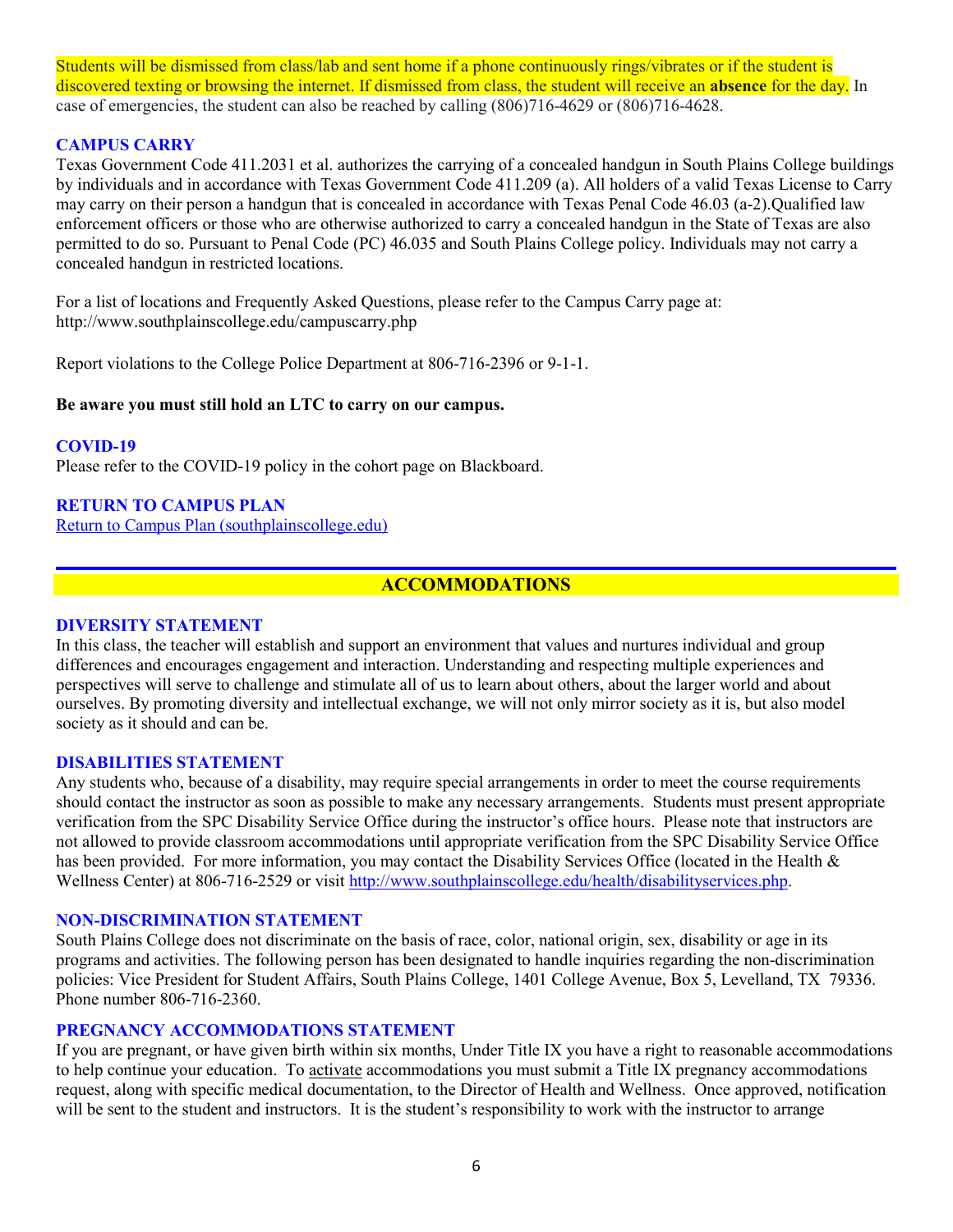## **COURSE OUTLINE**

# **Introduction to the Imaging Sciences**

The student will:

- 1. Identify major events in the discovery and advancement of x-ray imaging.
- 2. Identify the characteristics of matter and energy.
- 3. Identify the types of energy applicable to radiography.
	- **Potential** 
		- **Kinetic**
		- **Electrical**
		- Thermal
- 4. Describe the use of time, distance and shielding for effective radiation protection. (F8, F9; C18, C19)
- 5. Use the radiologic units of measure.
	- Exposure: Gray $k_{\text{erma}}$
	- Absorbed dose: Graytissue
	- Dose Equivalent: Sievert
	- Radioactivity: Becquerel
- 6. Identify the basic particles of an atom: proton, neutron & electron.
- 7. Define atomic number and atomic mass number.
- 8. Describe binding energy as it applies to the atom's electron(s). (F10)
- 9. Identify the types of ionizing radiation.
- 10. Identify the principle particulate radiations: *alpha* particle, *positron* and *beta* particle.
- 11. Differentiate between electromagnetic and particulate radiation.

Text Assignment: Bushong, Ch. 1

## **Structure of the Atom**

The student will:

- 1. Relate the history of the atom.
- 2. Identify the structure of the atom.
- 3. Describe electron shells and instability with atomic structure.
- 4. Discuss radioactivity and the characteristics of alpha and beta particles.
- 5. Explain the difference between two forms of ionizing radiation: particulate and electromagnetic.

Text Assignment: Bushong, Ch. 2

# **Electromagnetic and Particulate Radiation**

The student will:

- 6. Define *photon*.
- 7. Identify the properties of electromagnetic (EM) photons, their relationship and how they affect interactions with matter. (F10, F12)
	- Velocity
	- Wavelength
	- Frequency
	- $\blacksquare$  Energy
- 8. Identify the *speed of light*.
- 9. Calculate photon wavelength or frequency ( $v = f\lambda$ ). (F4)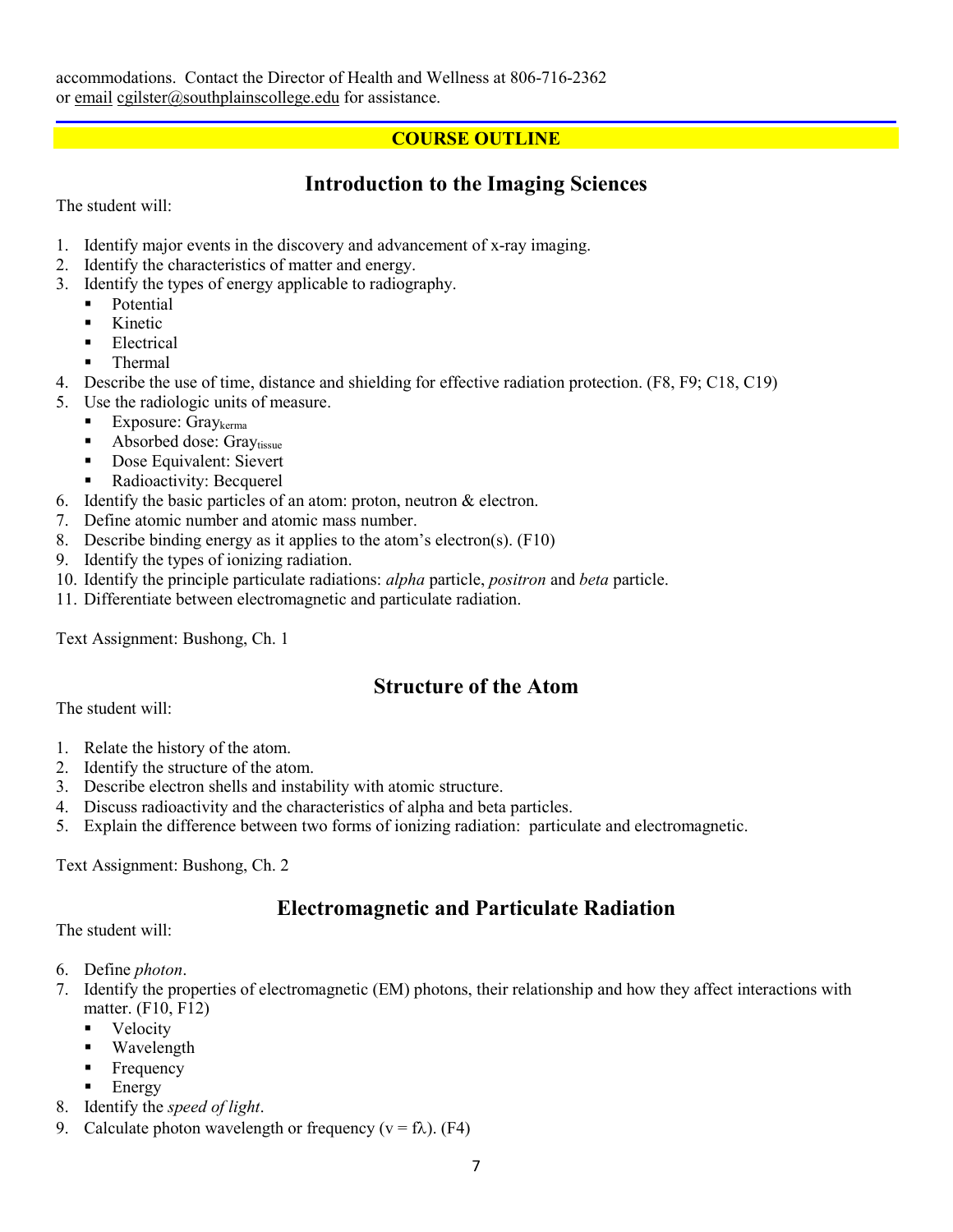- 10. Identify the content of the *electromagnetic spectrum* and their arrangement pertinent to radiography.
	- Visible light, infrared light, ultraviolet light
	- Radiofrequency
	- **I** Ionizing radiation
- 11. Differentiate between *x-radiation* and *gamma radiation*. (F12)
- 12. Explain the *wave-particle duality* of radiation. (F12)
- 13. Define the *Inverse Square Law*. (F12)
	- $I_1/I_2 = (d_2/d_1)^2$  (F4)
	- Inverse relationship with radiation intensity
- 14. Calculate radiation intensity using the Inverse Square Law formula. (F4)
- 15. Explain *ionization*.

Text Assignment: Bushong, Ch. 3

# **The X-ray Tube**

The student will:

- 1. Describe the general design of an x-ray tube.
- 2. List the external components that house and protect the x-ray tube.
- 3. Identify the purpose of the glass or metal enclosure.
- 4. Discuss the cathode and filament currents.
- 5. Describe the parts of the anode and the induction motor.
- 6. Define the line-focus principle and the heel effect.
- 7. Identify the three causes of x-ray tube failure.
- 8. Explain and interpret x-ray tube rating charts.

Text Assignment: Bushong, Ch. 6

# **X-Ray Production**

The student will:

- 1. Explain *thermionic emission, space charge* and *tube current*. (F10, C15)
- 2. Explain *heat production* and the factors that affect it. (F10; C15)
- 3. Explain *characteristic x-ray* production and the factors that affect it. (F10; C15)
- 4. Explain *bremsstrahlung x-ray* production and the factors that affect it. (F10; C15)
- 5. Identify the x-ray technical factors: milliamperage-seconds (mAs), kilovoltage-peak (kVp), filtration and source-toimage distance (SID) and explain their importance in x-ray production & emission.
- 6. Describe primary *x-ray beam quantity* and the effects of mAs, kVp, filtration and SID. (F10; C15)
- 7. Describe primary *x-ray beam quality* and the effects of kVp and filtration. (F10; C15)
- 8. Identify the information contained in a *continuous x-ray spectrum* and a *discrete x-ray spectrum*.
- 9. Anticipate how a change in any given technical factor will affect both forms of x-ray production. (F8, F9, F10, F12; C15)

Text Assignment: Bushong, Ch. 7

# **X-ray Emission**

The student will:

1. Define *x-ray beam quantity* and relate it to x-ray intensity. (C15)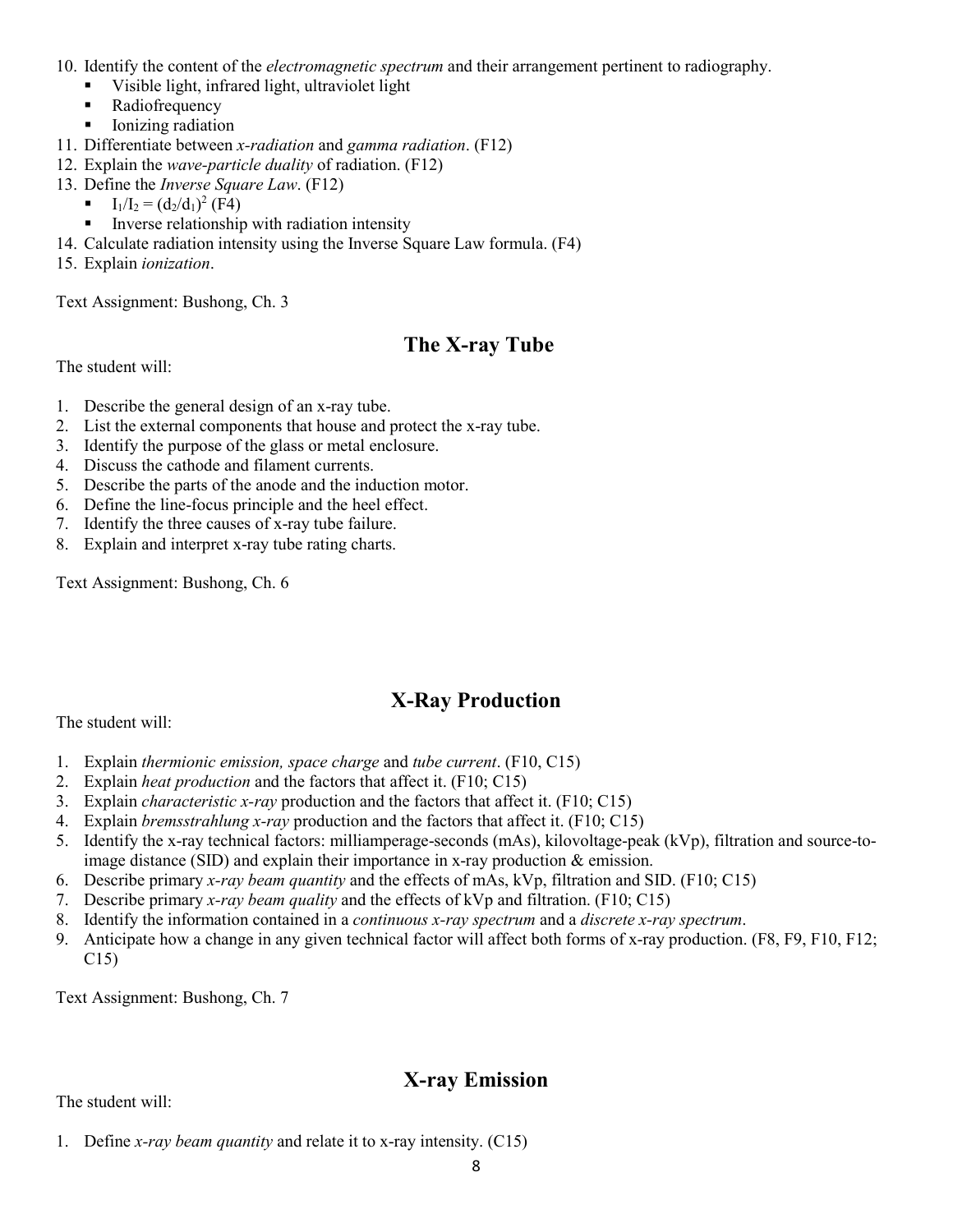- 2. List and explain the technical factors that affect x-ray beam intensify: mAs, kVp, filtration, SID.
- 3. Use the *Square Law* to calculate a necessary mAs change when SID is altered. (F4, F12; C15)
	- $\blacksquare$  mAs<sub>1</sub>/mAs<sub>2</sub> = (SID<sub>1</sub>/SID<sub>2</sub>)<sup>2</sup>
- 4. Define *x-ray beam quality (energy)* and relate it to x-ray penetration. (F12; C15)
- 5. List and explain the technical factors that affect x-ray beam quality: kVp, filtration and half-value layer (HVL).
- 6. Differentiate between the various types of filtration: inherent, added and compensating.

Text Assignment: Bushong, Ch. 8

# **X-ray Interaction with Matter**

The student will:

- 1. Explain a *coherent (classical)* EM photon and matter interaction, including production, energy and effects. (F8, F10; C15)
- 2. Explain a *Compton* EM photon and matter interaction, including production, energy and effects. (F8, F10; C15)
- 3. Explain a *photoelectric* EM photon and matter interaction, including production, energy and effects. (F8, F10; C15)
- 4. Explain *pair production* and why it does not occur in diagnostic radiography. (F8, F10; C15)
- 5. Explain *photodisintegration* and why it does not occur in diagnostic radiography. (F8, F10; C15)
- 6. Explain why Compton and photoelectric interactions are important in radiologic technology. (F8, F10; C15)
- 7. Identify the interactions involved in differential absorption.(F10; C15)
- 8. Explain *differential absorption* in radiographic imaging. (F10)
- 9. Identify the factors that control and influence differential absorption. (C15)
- 10. Explain radiographic exponential attenuation of x-rays by matter. (F10)
- 11. Identify the components of the *remnant (exit) x-ray beam*.
- 12. Define *radiographic exposure*.
- 13. Describe the process of radiographic image formation. (F8, F10; C15)
	- Differential absorption
	- **Beam attenuation**
	- Scattering
	- **Transmission**

Text Assignment: Bushong, Ch. 9

# **Radiographic Image Quality**

The student will:

- 1. Identify and define the properties that result in *visibility of detail*. (F10)
	- Optical density
	- **Contrast**
- 2. Identify and define the properties of short scales of high contrast. (F10)
- 3. Identify and define the properties of long scales of low contrast. (F10)
- 4. Differentiate between *radiographic contrast* and *subject contrast*. (C15)
- 5. Identify the effects of the primary radiographic technical factors on *visibility of detail*. (F12)
	- $\blacksquare$  kVp
	- $\blacksquare$  mAs = mA x exposure time
	- SID
	- Image receptor properties
- 6. Identify the effect of *scatter radiation* on the radiographic image. (F8, F9, F10)
- 7. Identify and define the properties that result in diagnostic *recorded detail*. (F10)
- 8. Identify the radiographic geometric properties that affect recorded detail. (F10)
	- Focal spot size
	- SID
	- OID
- 9. Identify the key factors in producing the most diagnostic recorded detail.
- 10. Define radiographic distortion. (F10)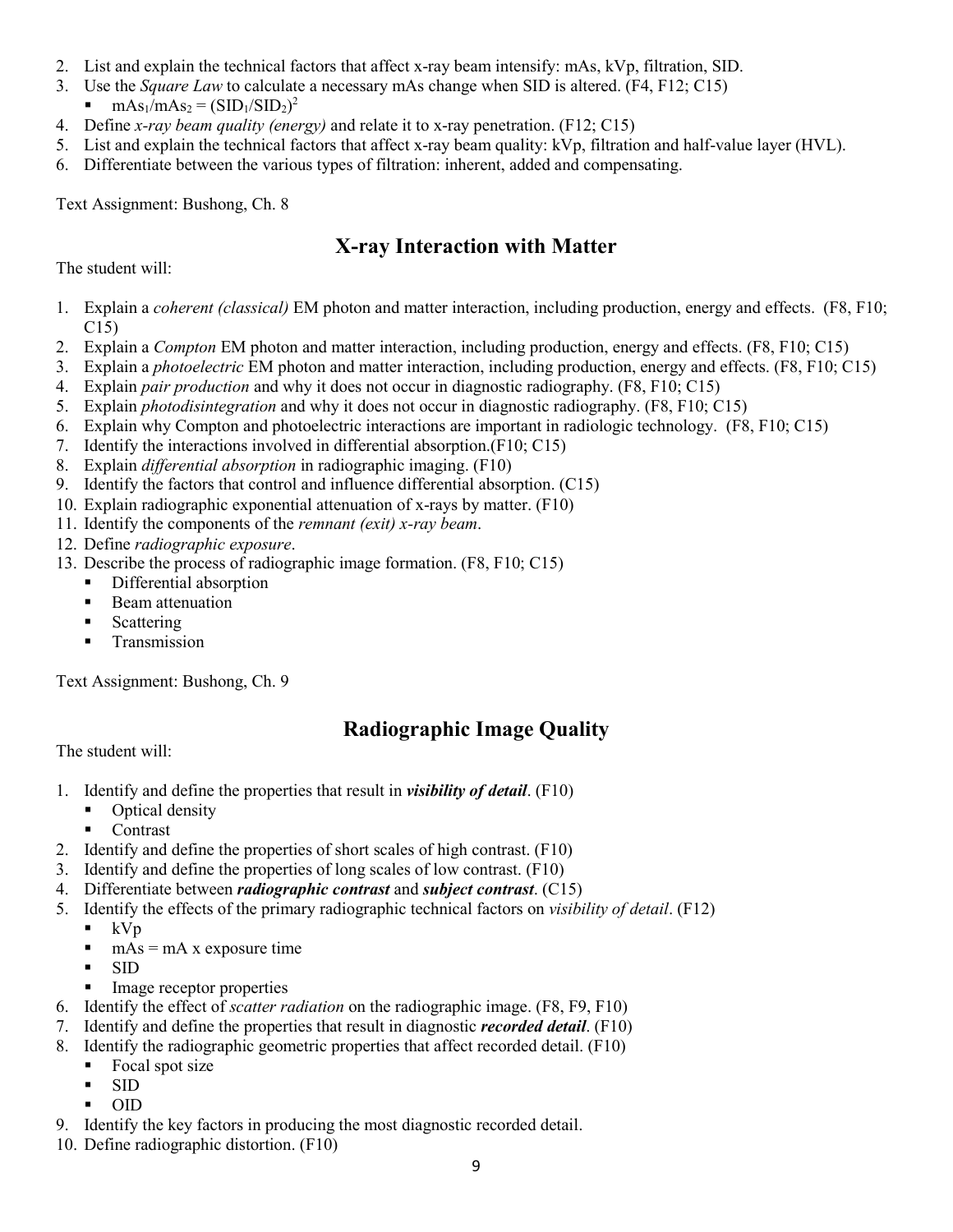11. Differentiate between *radiographic size distortion and radiographic shape distortion*. (C15)

- 12. Identify and explain the effects of the components of *radiographic exposure technique*.
	- **Primary technical factors:** mAs, kVp
	- **Secondary technical factors:** focal spot size, SID, OID, beam restriction, filters, grids, x-ray generators, central ray (CR) alignment.

Text Assignment: Bushong, Ch. 10

# **Scatter Control**

The student will:

- 1. Identify the x-rays that constitute image-forming radiation.
- 2. Recognize the relationship between scatter radiation and image contrast.
- 3. List three factors that contribute to scatter radiation.
- 4. Discuss three devices developed to minimize scatter radiation.
- 5. Describe beam restriction and its effect on patient radiation dose and image quality.
- 6. Describe grid constructions and its measures of performance.
- 7. Evaluate the use of various grids in relation to patient dose.

Text Assignment: Bushong, Ch. 11

## **FOUNDATION SKILLS**

#### **BASIC SKILLS–Reads, Writes, Performs Arithmetic and Mathematical Operations, Listens and Speaks**

F-1 Reading–locates, understands, and interprets written information in prose and in documents such as manuals, graphs, and schedules.

F-2 Writing–communicates thoughts, ideas, information and messages in writing and creates documents such as letters, directions, manuals, reports, graphs, and flow charts.

F-3 Arithmetic–performs basic computations; uses basic numerical concepts such as whole numbers, etc.

- F-4 Mathematics–approaches practical problems by choosing appropriately from a variety of mathematical techniques.
- F-5 Listening–receives, attends to, interprets, and responds to verbal messages and other cues.

F-6 Speaking–organizes ideas and communicates orally.

# **THINKING SKILLS–Thinks Creatively, Makes Decisions, Solves Problems, Visualizes and Knows How to Learn and Reason**

F-7 Creative Thinking–generates new ideas.

F-8 Decision-Making–specifies goals and constraints, generates alternatives, considers risks, evaluates and chooses best alternative.

F-9 Problem Solving–recognizes problems, devises and implements plan of action.

F-10 Seeing Things in the Mind's Eye–organizes and processes symbols, pictures, graphs, objects, and other information.

F-11 Knowing How to Learn–uses efficient learning techniques to acquire and apply new knowledge and skills.

F-12 Reasoning–discovers a rule or principle underlying the relationship between two or more objects and applies it when solving a problem.

#### **PERSONAL QUALITIES–Displays Responsibility, Self-Esteem, Sociability, Self-Management, Integrity and Honesty**

F-13 Responsibility–exerts a high level of effort and perseveres towards goal attainment.

F-14 Self-Esteem–believes in own self-worth and maintains a positive view of self.

F-15 Sociability–demonstrates understanding, friendliness, adaptability, empathy and politeness in group settings.

F-16 Self-Management–assesses self accurately, sets personal goals, monitors progress and exhibits self-control.

F-17 Integrity/Honesty–chooses ethical courses of action.

#### **SCANS COMPETENCIES**

C-1 **TIME** - Selects goal - relevant activities, ranks them, allocates time, prepares and follows schedules.

C-2 **MONEY** - Uses or prepares budgets, makes forecasts, keeps records and makes adjustments to meet objectives.

C-3 **MATERIALS AND FACILITIES** - Acquires, stores, allocates, and uses materials or space efficiently.

C-4 **HUMAN RESOURCES** - Assesses skills and distributes work accordingly, evaluates performances and provides feedback.

#### **INFORMATION - Acquires and Uses Information**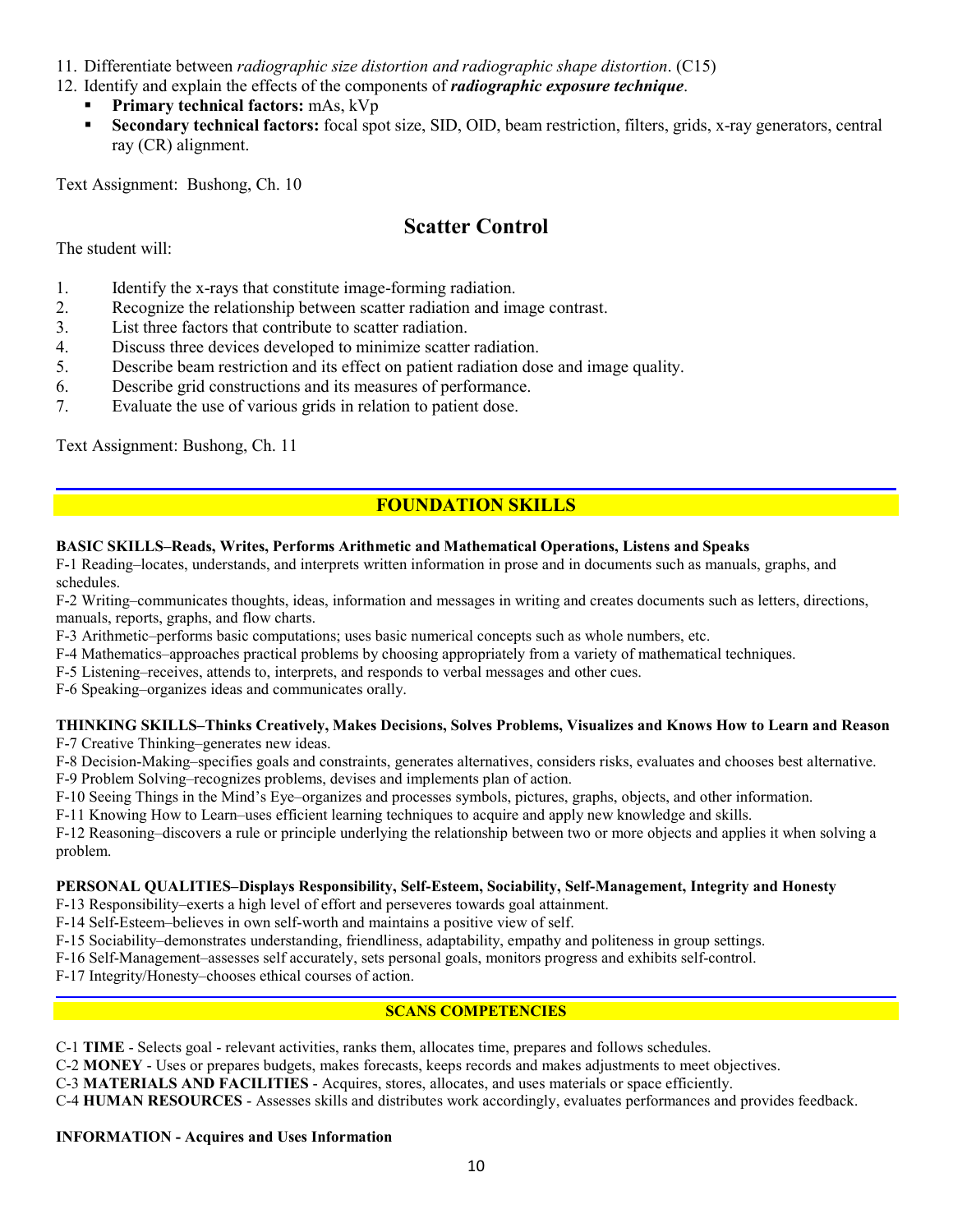- C-5 Acquires and evaluates information.
- C-6 Organizes and maintains information.
- C-7 Interprets and communicates information.
- C-8 Uses computers to process information.

#### **INTERPERSONAL–Works With Others**

C-9 Participates as a member of a team and contributes to group effort.

C-10 Teaches others new skills.

C-11 Serves Clients/Customers–works to satisfy customer's expectations.

C-12 Exercises Leadership–communicates ideas to justify position, persuades and convinces others, responsibly challenges existing procedures and policies.

C-13 Negotiates-works toward agreements involving exchanges of resources; resolves divergent interests.

C-14 Works With Diversity–works well with men and women from diverse backgrounds.

#### **SYSTEMS–Understands Complex Interrelationships**

C-15 Understands Systems–knows how social, organizational, and technological systems work and operates effectively with them.

C-16 Monitors and Corrects Performance–distinguishes trends, predicts impacts on system operations, diagnoses systems performance and corrects malfunctions.

C-17 Improves or Designs Systems–suggests modifications to existing systems and develops new or alternative systems to improve performance.

#### **TECHNOLOGY–Works with a Variety of Technologies**

C-18 Selects Technology–chooses procedures, tools, or equipment, including computers and related technologies.

C-19 Applies Technology to Task–understands overall intent and proper procedures for setup and operation of equipment. C-20 Maintains and Troubleshoots Equipment–prevents, identifies, or solves problems with equipment, including computers and other technologies.